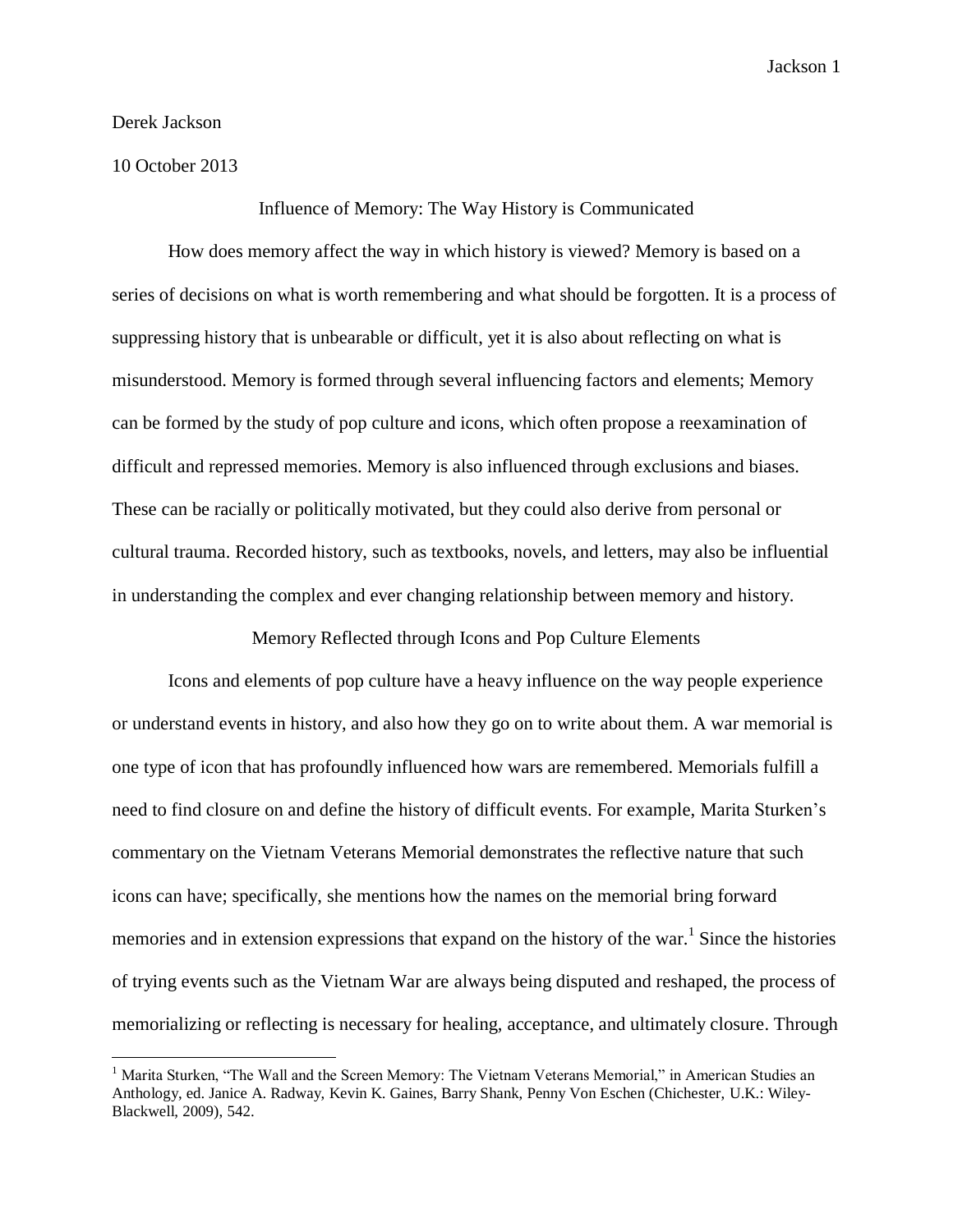this ritual of memory, people are able to actively contribute and communicate new histories: letters and documents may come to the surface, or veterans may feel compelled to speak about their experience or on behalf of those that were killed.<sup>2</sup> This idea of pop culture elements and icons conjuring repressed memory and history and insisting that they be confronted is what Avery Gordon refers to as haunting.<sup>3</sup>

Haunting can be an effective way to reach a large majority of people who remain ignorant to particular aspects of history. Besides memorials, haunting can also happen when people read fictional period novels or see historically set films, for example. These pop culture elements and icons become like ghosts; they expose people to themes and subject matter that may open their eyes on a difficult topic or conflict with what they believe to be true. This experience then forces a perspective on people who begin to question the events being told and the accuracy of what is portrayed. Gordon uses the novel *Beloved*, which deals with the effects of slavery, to illustrate how sparking the imagination on a topic and asking difficult questions of the audience can create a haunting effect that may lead to new reflections and further research and analysis.<sup>4</sup> In this way pop culture elements and icons are important not only as tools for reflection and communication, but also as a lens for researchers and historians to understand why history has been shaped into its current form.

This analytic perspective can be particularly useful in the case of icons and pop culture elements that misrepresent history. For instance, historical figures are often glorified and surrounded by myth, especially war heroes; after the Civil War, many southerners held up Robert E. Lee as the embodiment of "Confederate invincibility" to further their sense of righteousness in

 $2$  Ibid., 548.

 $3$  Avery Gordon, "Not Only the Footprints But the Water Too and What is Down There," in American Studies an Anthology, ed. Janice A. Radway, Kevin K. Gaines, Barry Shank, Penny Von Eschen (Chichester, U.K.: Wiley-Blackwell, 2009), 523, 525, 526.

<sup>4</sup> Ibid., 525-526.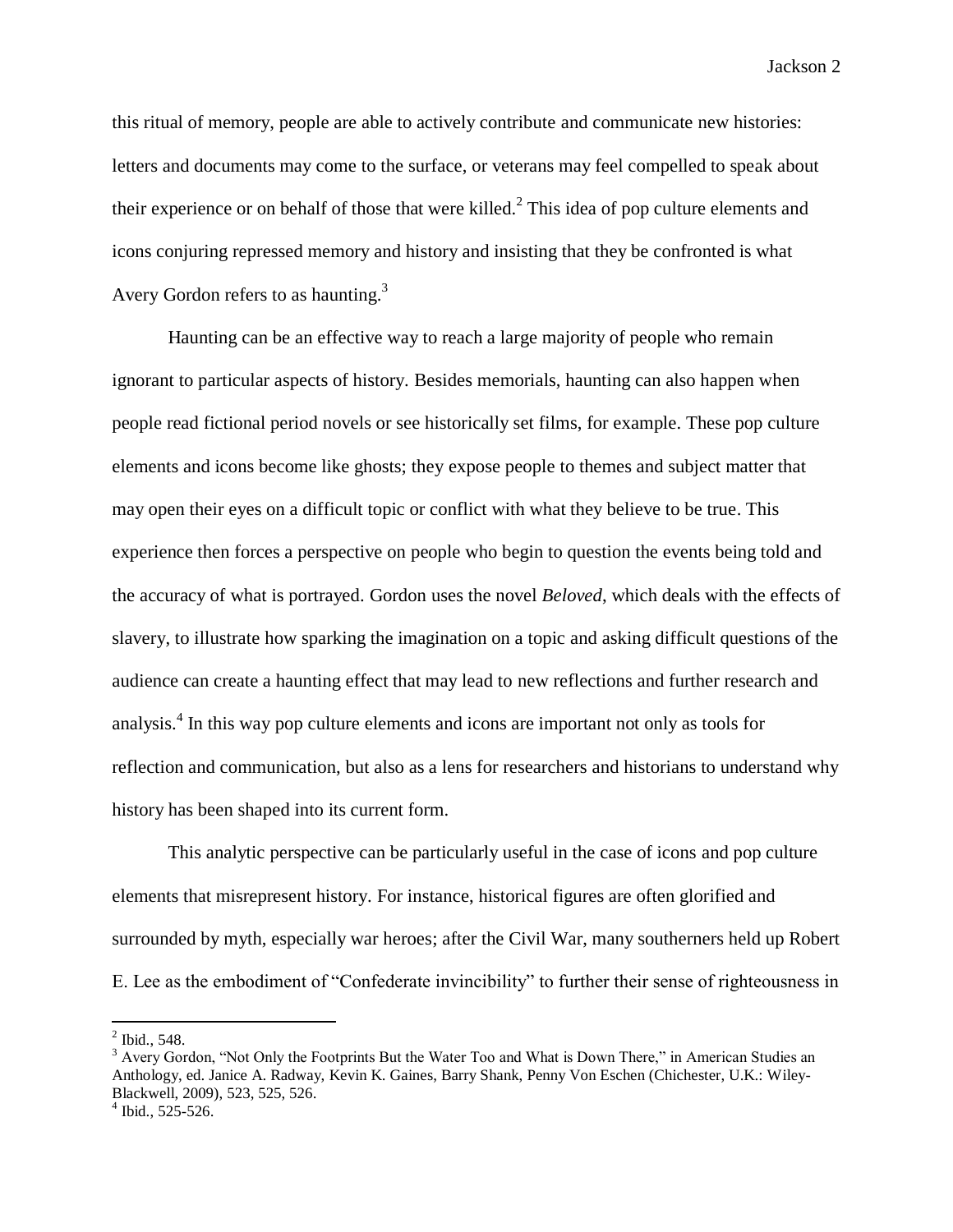defeat.<sup>5</sup> Therefore, a study of this Post-Civil War mindset could lend itself to understanding the South's reinvention after the war. Films also tend to modify historical events, figures, and motivations to suit modern tastes; they can be influenced by both known history up to the time they are made and modern issues. As an example, Donald Pease studied how the film *The Patriot* used underpinning themes of civil war nationalism to tell a story set during the revolutionary war era before such sentiment would have been known.<sup>6</sup> While such films may not accurately represent history, they offer interesting subjects for the study of the time period in which they were made, and may spark interest in the history as well. Furthermore, historical films are often the shaping notion many people have of a certain time period.<sup>7</sup> In the end, that is the importance that pop culture elements and icons have on memory; they offer an introduction to history, and they allow people to come together as a community to reflect on what has passed, what is true, and what needs to be rediscovered.

## Memory Shaped Through Exclusion

Memory and History are made up of a series of silences and exclusions. These exclusionary practices often obscure the truth and shape a biased history. This can happen in a couple different ways. First, there is censorship through bias, which is usually motivated by racism or political affiliation. Racism is one type of bias that is found heavily in the early history of America and still has an influence on how slavery is viewed today. One form of history that tried to combat conceived notions of slaves was the slave narrative; these were autobiographies written by slaves or those who had been slaves to illustrate in the most authentic way possible the experiences they had suffered. They were created to enlighten and expose slavery in the

<sup>5</sup> David Blight, "The Lost Cause and Causes Not Lost," in American Studies an Anthology, ed. Janice A. Radway, Kevin K. Gaines, Barry Shank, Penny Von Eschen (Chichester, U.K.: Wiley-Blackwell, 2009), 528, 531.

<sup>&</sup>lt;sup>6</sup> Donald E. Pease, "The Patriot Acts," in American Studies an Anthology, ed. Janice A. Radway, Kevin K. Gaines, Barry Shank, Penny Von Eschen (Chichester, U.K.: Wiley-Blackwell, 2009), 554.

<sup>&</sup>lt;sup>7</sup> Sturken, "The Wall and the Screen," 546.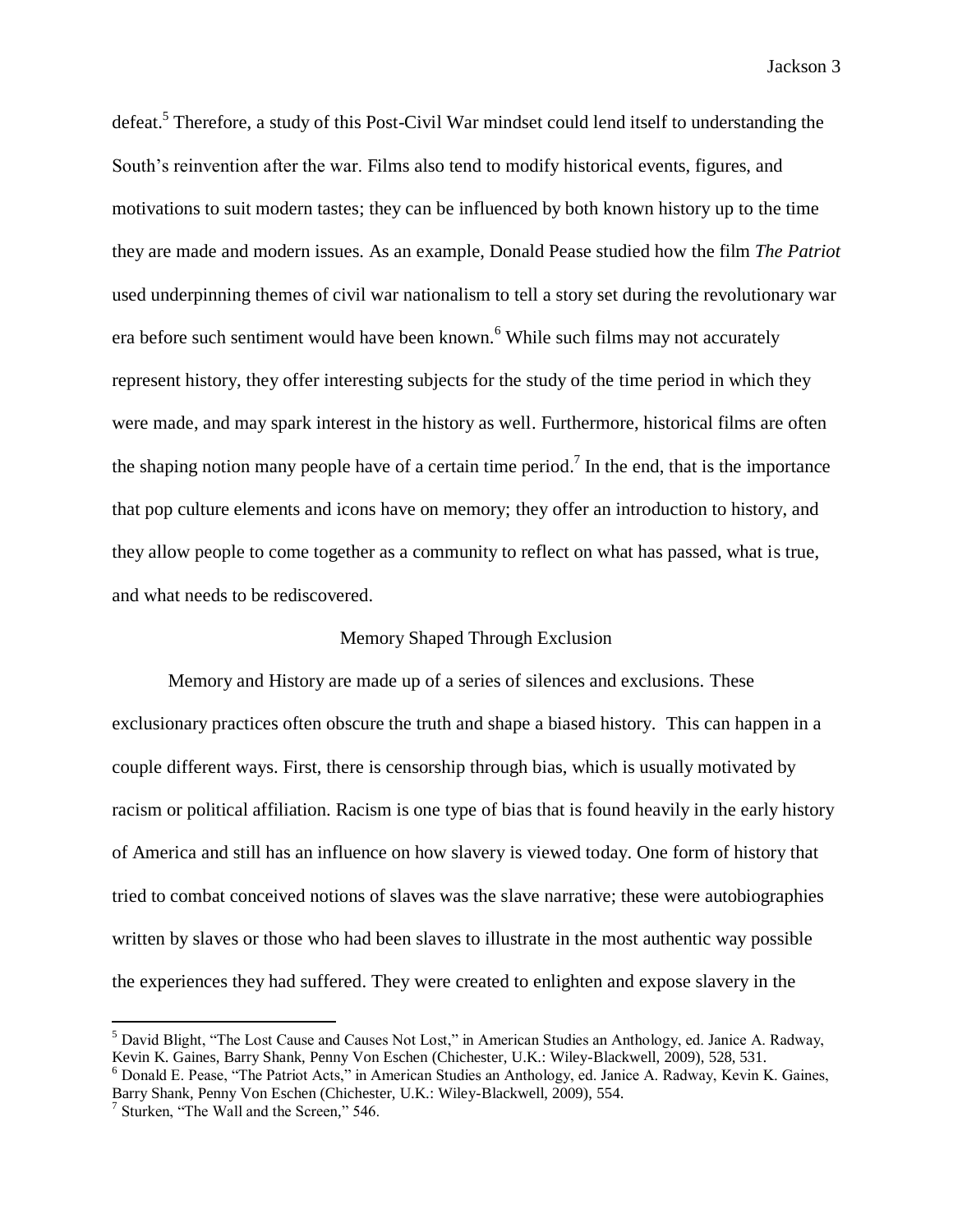hopes of seeing it abolished for good.<sup>8</sup> However, the authenticity of such works must be brought into question because of the process of publication. Stories and biographies like the slave narratives were often "vouchsafed by a white authority" and had to give up some of their authenticity to become palatable to consumers.<sup>9</sup> When studying these kinds of narratives, researchers must look at the restrictions placed on the writer, the editing process, and the publication where it was printed to fully understand what kinds of exclusions were imposed on the writer and how truthful the final product actually is.

On the other, hand there are the histories that were imposed upon by powerful white men and women and need to be reviewed for validity as well. During the Post-Civil War era, there was a "lost cause" movement by many white southerners to convince the world through various forms of writing and campaigning that slavery had not really been the driving force of the conflict; they wanted to write a history that favored their view of the events surrounding the civil war and expound their claims that the North had destroyed their idyllic way of life.<sup>10</sup> Of course, these histories paint a skewed exclusionary picture, but powerful and politically motivated people can often come together to strongly affect the way history is remembered.

The second form that censorship can take is a deeper kind of exclusion. It is the need to forget the events that are too painful to remember or too unbelievable to comprehend. History is full of events that would leave the individual and the public consciousness with memories too painful to live with every day. For example, Trouillot reports on the slave uprising and Revolution that took place in Haiti from 1791 to 1804 as an unthinkable act to the civilized

 $\frac{8}{9}$  Gordon, "Not Only the Footprints," 517.<br> $\frac{9}{9}$  Ibid., 518.

 $10$  Blight, "The Lost Cause," 534, 536.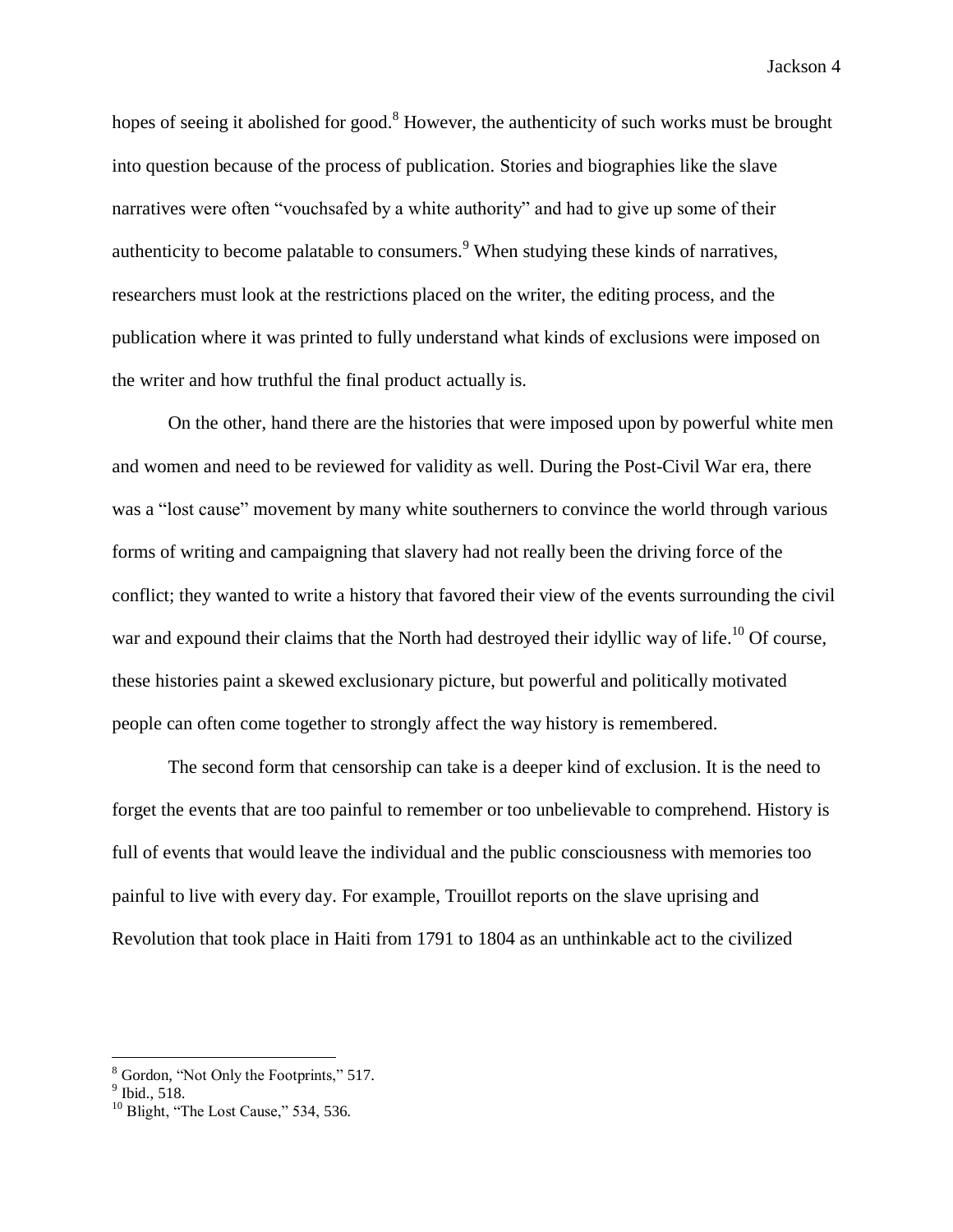world of that period.<sup>11</sup> Over time, Haiti's decline and trivialization by Western society created a silence in the written history on this event.<sup>12</sup> In fact, slavery is still a difficult national topic, which many would prefer to forget. But, can people really forget what has happened to them? The best they can really do is find a "state of temporary memory loss that feels permanent" to help them cope.<sup>13</sup> However, this repression of memory cannot last forever. If society is to move forward, these silences and exclusions must be brought to the forefront and discussed. Therefore, as a form of communication, these historical silences are important because they allow researchers to see what is missing and what needs to be researched and recovered.

Memory as Seen Through Literature and Recorded History

The act of looking back and analyzing what has been recorded can have a huge impact on how history is viewed. It can lead to identifying where there are exclusions and biases, or it can offer new reflections. While novels can help haunt and spark interest in a topic as mentioned earlier, they are not expected to offer detailed and exacting information like a textbook. However, as Trouillot explains, textbooks, dictionaries, and encyclopedias are not immune to exclusions and silences.<sup>14</sup> Even though they are created with bias from the author, textbooks and other reference books can offer a solid starting point of facts and a trail of silence that may be worth researching. For instance, Blight examined the biased confederate history of the South, and through a detailed examination, he reflected on the positive and unifying affect that it ultimately had on America.<sup>15</sup> This kind of thoughtful scholarship and analysis is helpful in illustrating biases and filling in the gaps but also for concluding something new. Finally, letters

<sup>&</sup>lt;sup>11</sup> Michel-Rolph Trouillot, "Silencing the Past: Power and the Production of History," in American Studies an Anthology, ed. Janice A. Radway, Kevin K. Gaines, Barry Shank, Penny Von Eschen (Chichester, U.K.: Wiley-Blackwell, 2009), 562.

 $12$  Ibid., 563.

<sup>&</sup>lt;sup>13</sup> Gordon, "Not Only the Footprints," 521.

<sup>&</sup>lt;sup>14</sup> Trouillot, "Silencing the Past," 564, 565.

<sup>&</sup>lt;sup>15</sup> Blight, "The Lost Cause," 537.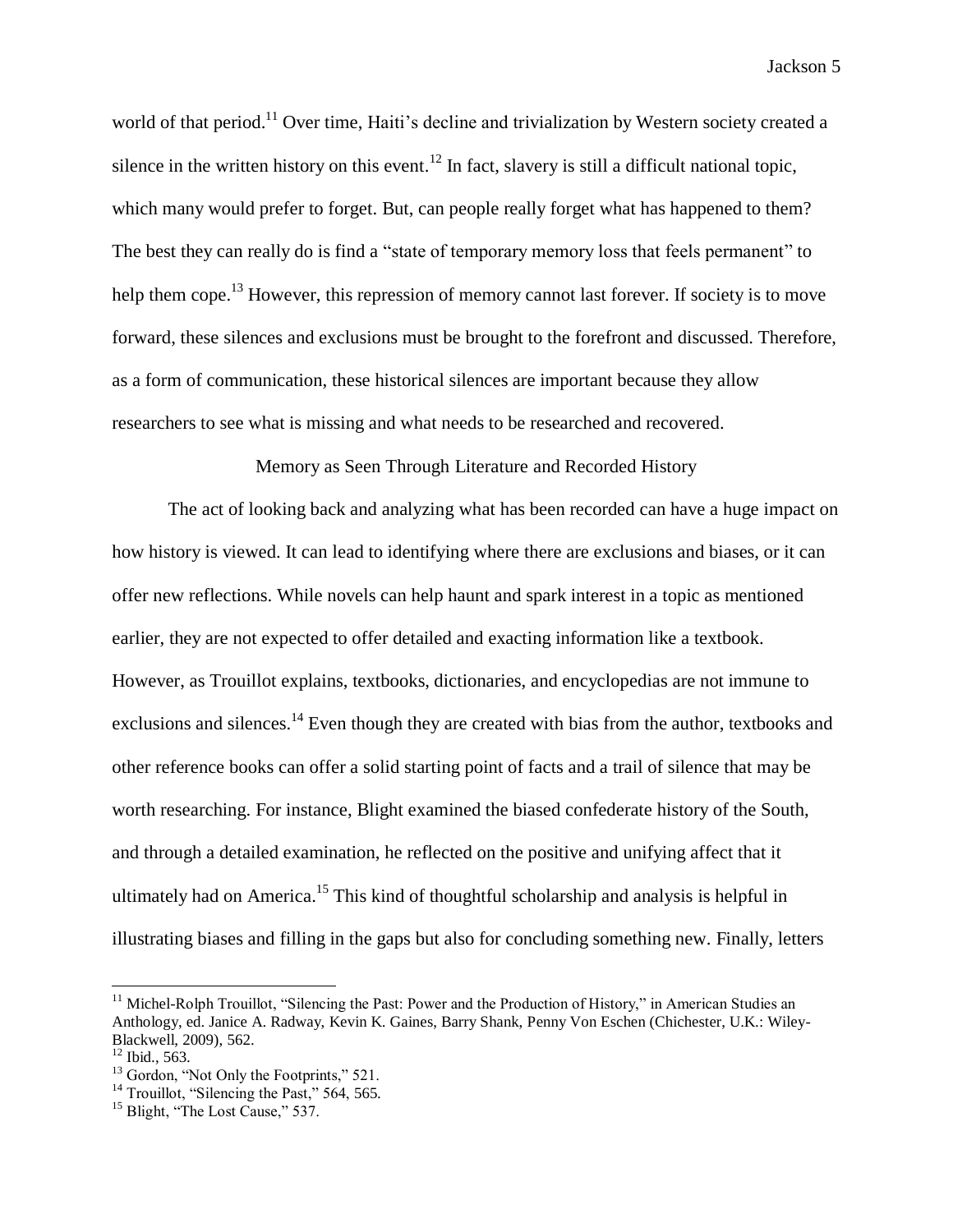are another form of literature that can add to historical knowledge, and Sturken found that the Vietnam Veterans Memorial had become a place for people to share their thoughts and letters into the "cultural memory."<sup>16</sup> These kinds of letters can be a form of healing for many people; a way to express emotions that can never be spoken aloud, but they can also expand history and offer a new source for analysis and understanding.

There has been a great deal of research and study on the silence factor or exclusion of elements from history; nearly all the articles used for this review focused on this aspect of memory and history. In extension, they also covered the topic of various biases in literature and written history. This will be helpful to keep in mind during further research as it is a clear reminder that researchers and historians are not infallible and often have their own agendas in mind when they write. The articles also focused heavily on slavery and its effect on history and the concept of forgetting and re-memory. One of the more compelling aspects of the research offered a glimpse at the influence of pop culture and icons have on these rituals of memory. When looking back over the scholarship regarding memory, one thing that was not mentioned at all is the effects of modern technology on individual and collective memory; how do cell phones, email, and social media affect history and memory? Since modern technology offers immediate access to historical knowledge and resources as well as current events, is the importance of memory becoming diminished? Do we really need to commit history into memory at all?

## Reference

<sup>&</sup>lt;sup>16</sup> Sturken, "The Wall and the Screen," 546, 547.